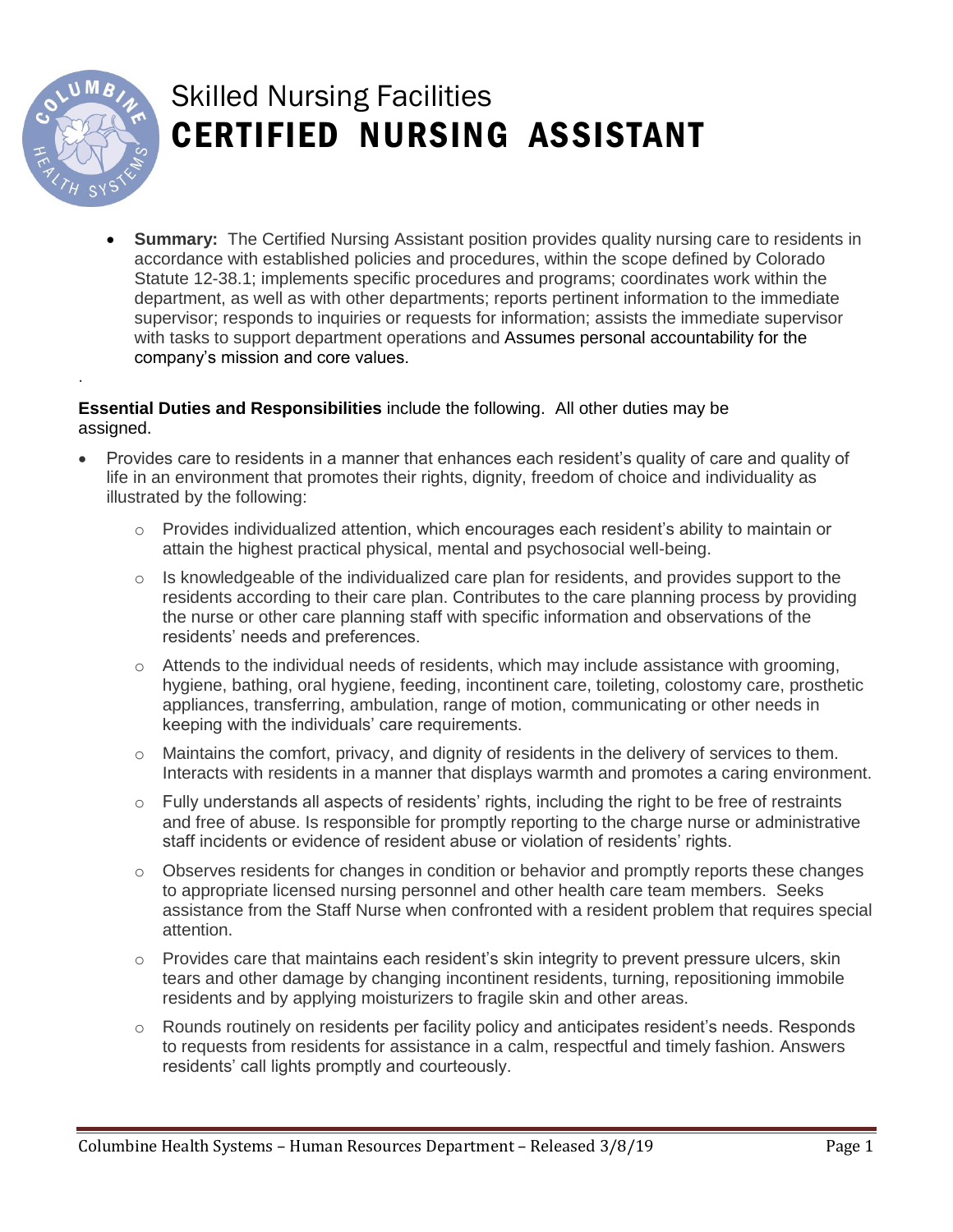- $\circ$  Performs various tasks within the nursing assistant scope as assigned by the nurse in a timely fashion.
- $\circ$  Assists with orienting residents and their families to the facility on admission and to the unit when transfers occur.
- $\circ$  Lifts, moves and transports residents, using proper body mechanics or lifting devices and following necessary safety precautions for accident prevention.
- $\circ$  Communicates and interacts effectively and tactfully with the residents, visitors, families, peers and supervisors.
- o Assists and prepares residents for appointments, both in and out of the facility, such as physician appointments, beauty shop or attending activities. Ensures resident's personal needs are met, they are well groomed, dressed appropriately and are ready on time. Participates in activities and functions as directed.
- $\circ$  Promotes and encourages social interactions from residents during meals, during direct care and at other times as appropriate. Promotes a homelike environment for residents.
- $\circ$  Completes certified nursing assistant records accurately, documenting care provided or other information in keeping with department policies.
- $\circ$  Performs all job responsibilities in accordance with prescribed safety and infection control procedures, including thorough hand washing, use of disposable gloves where indicated and proper disposal of soiled materials. Follows isolation precautions per facility policy.
- $\circ$  Provides restorative care to residents as assigned or as indicated in the overall plan of care to include, but not limited to, range of motion, ambulation, positioning, toileting and others.
- o Demonstrates a time-conscious awareness, keeping non-essential interruptions to a minimum in order to complete resident care priorities.
- Communicates suggestions or concerns from residents, other staff, visitors or others to the supervisory nurse, nurse manager, or Administrator in a timely, factual and accurate manner.
- Participates in education programs and completes annual required training and education per facility policy and federal and state requirements. Assists in the orientation, training, and evaluation of other staff.
- Demonstrates flexibility in meeting facility staffing needs. Stays on assigned unit caring for residents until replacement is available and shift report has been given.
- Supports quality improvement by striving to do the right things the right way the first time, uses quality tools and techniques as appropriate, and demonstrates flexibility and resilience in response to change. Supports the organizations Quality Assurance Performance Improvement (QAPI) program as follows:
	- $\circ$  Recognizes your role as part of the QAPI efforts of the facility and organization.
	- $\circ$  Attends trainings to build understanding and capacity to undertake QAPI work.
	- o Carries out QAPI roles and responsibilities as assigned.
	- o Follows established policies and procedures in support of QAPI efforts.
	- $\circ$  Looks for and shares with leadership ideas for improvement in the organization.
	- o Communicates to leadership upon witnessing a positive outcome of a QAPI project or detecting barriers preventing project success.
	- $\circ$  Supports QAPI efforts both verbally and non-verbally (i.e., via actions and attitude), including adjusting performance and practice in accordance with QAPI initiatives and findings.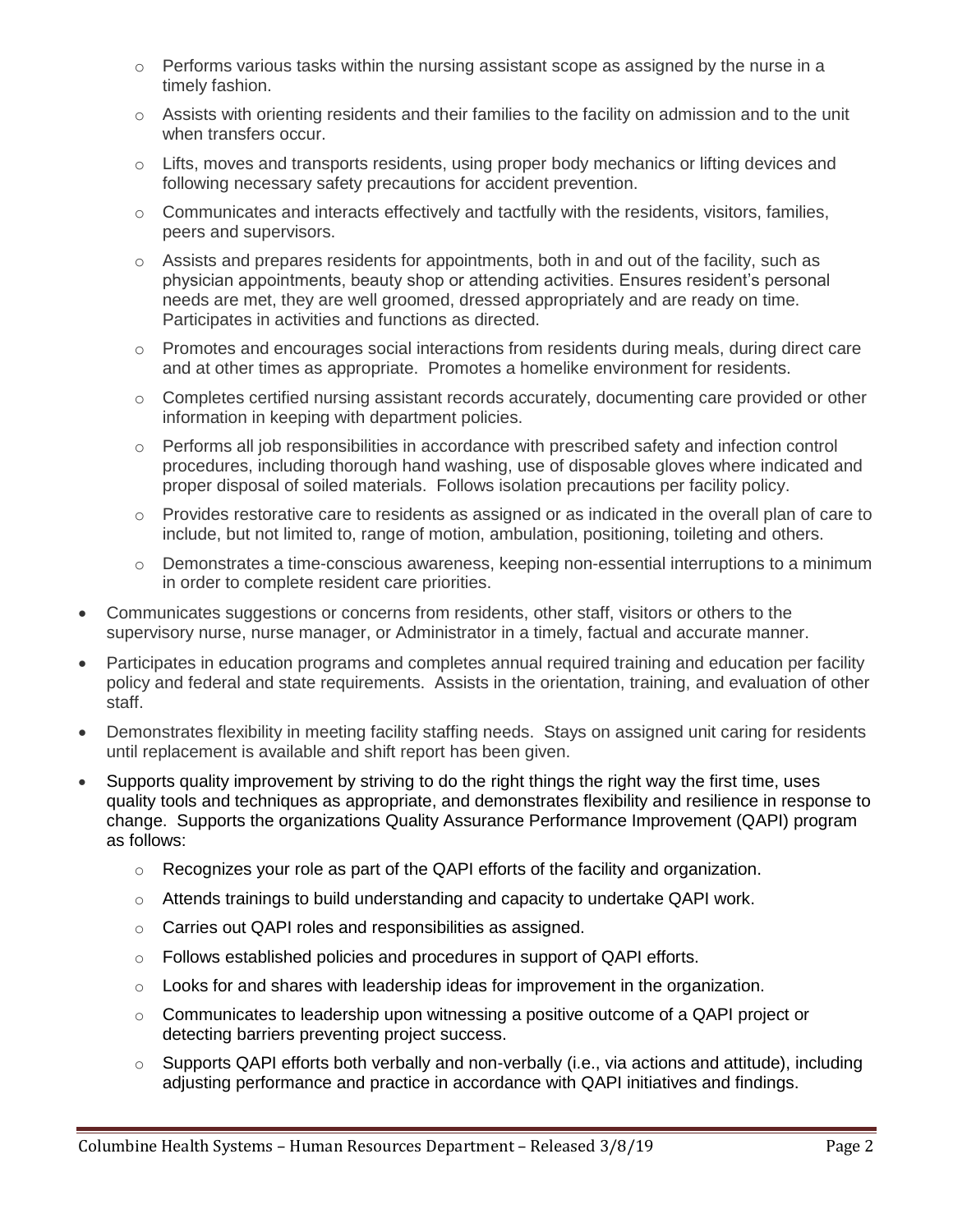- Demonstrates individual effectiveness by maintaining a positive, open-minded and team-oriented attitude; follows through on commitments; performs job responsibilities in a manner consistent with organizational policies; communicates effectively with others; uses resources effectively and efficiently; and makes suggestions and supports the implementation of strategies to increase revenue and/or reduce operational expenses.
- Focuses efforts to provide services that exceed the expectations of our customers by anticipating and responding to customer needs, sees customer satisfaction as a key measure of success, and integrate service focus into daily routine.
- Models teamwork by participating actively as a team member on a departmental and organizational level, fosters collaboration among members of the team, and recognizes the efforts and successes of other individuals and teams.

**Supervisory Responsibilities:** This job has no supervisory responsibilities.

**Qualifications:** To perform this job successfully, an individual must be able to perform each essential duty satisfactorily. The requirements listed below are representative of the knowledge, skill, and/or ability required. Reasonable accommodations may be made to enable individuals with disabilities to perform the essential functions.

**Education and/or Experience:** Preferred High school diploma or general education degree (GED). Required minimum of 17 years of age.

**Certificates, Licenses, Registrations:** Must be a licensed Certified Nursing Assistant in accordance with the laws of the Colorado State Board of Nursing. If not licensed as a Certified Nursing Assistant in accordance with the laws of the Colorado State Board of Nursing, must have completed all requirements to receive certification and must become certified within four months of employment.

**Language Skills:** Ability to read and interpret documents such as safety rules, operating and maintenance instructions, and procedure manuals. Ability to write routine reports and correspondence. Ability to speak effectively before groups of customers or employees of organization. Read, write, comprehend and speak the English language.

**Mathematical Skills:** Ability to read units of measure on graduated measuring devices. Ability to add, subtract, multiply, and divide in all units of measure, using whole numbers, common fractions, and decimals.

**Reasoning Ability:** Ability to apply common sense understanding to carry out instructions furnished in written, oral, or diagram form.

Ability to deal with problems involving several concrete variables in standardized situations.

**Computer Skills:** To perform this job successfully, an individual should have knowledge of Internet software; Spreadsheet software and Word Processing software.

**Other Skills and Abilities:** Knowledge of the aging process, dementia, and disabilities.

**Physical Demands:** The physical demands described here are representative of those that must be met by an employee to successfully perform the essential functions of this job. Reasonable accommodations may be made to enable individuals with disabilities to perform the essential functions.

While performing the duties of this Job, the employee is regularly required to walk/stand during most work hours, use hands that possess a high degree of manual dexterity; reach with hands and arms;